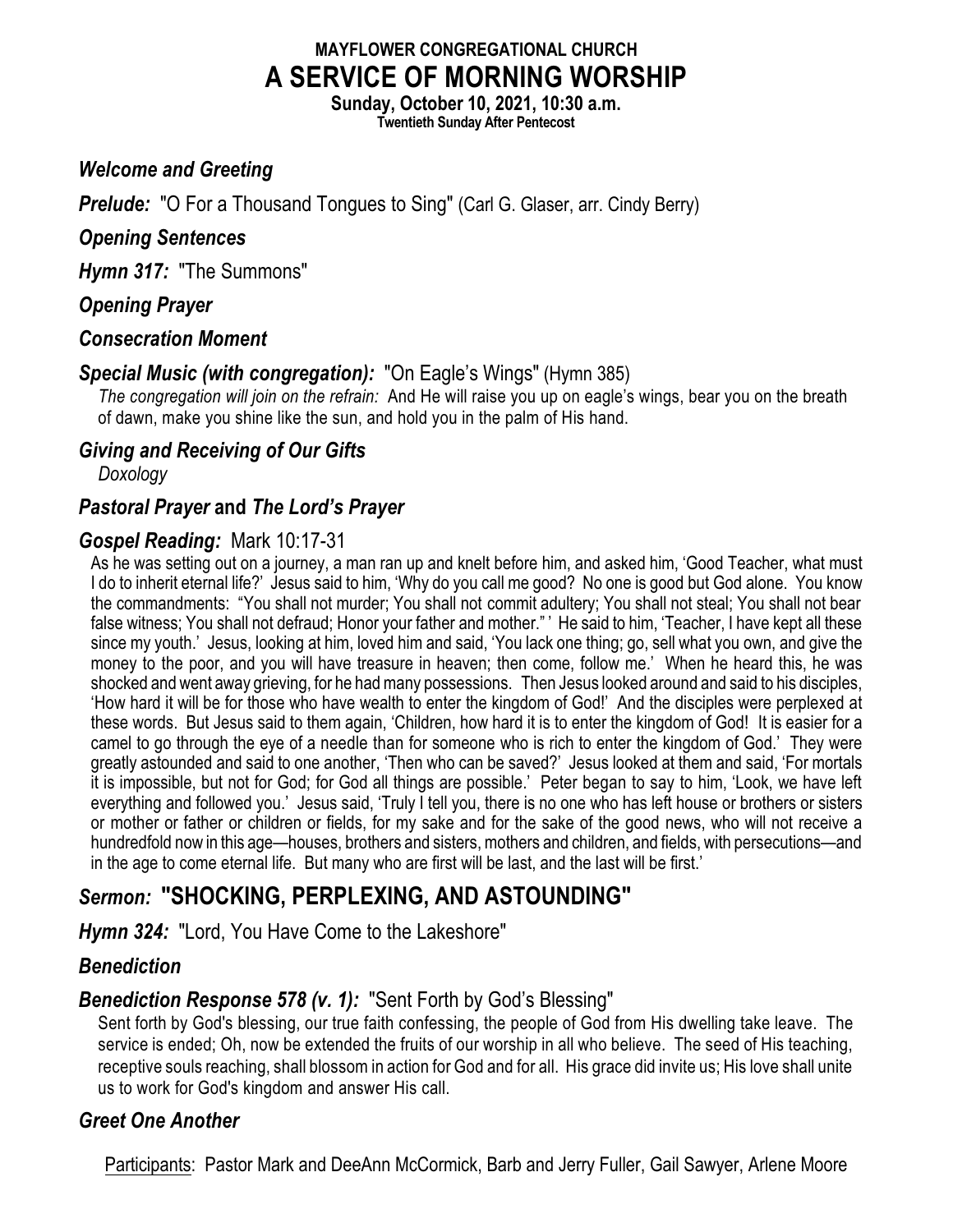## **GOD'S COVENANT PEOPLE**

# **The Summons**

John L. Bell, 1949-

317

#### **Traditional Scottish Melody** Arr. by John L. Bell, 1949-







<sup>7.6.7.6.7.7.7.6</sup> 

Text and arr. © 1987, The Iona Community, GIA Publications, Inc., agent

#### **SALVATION**

#### **The Gospel Call**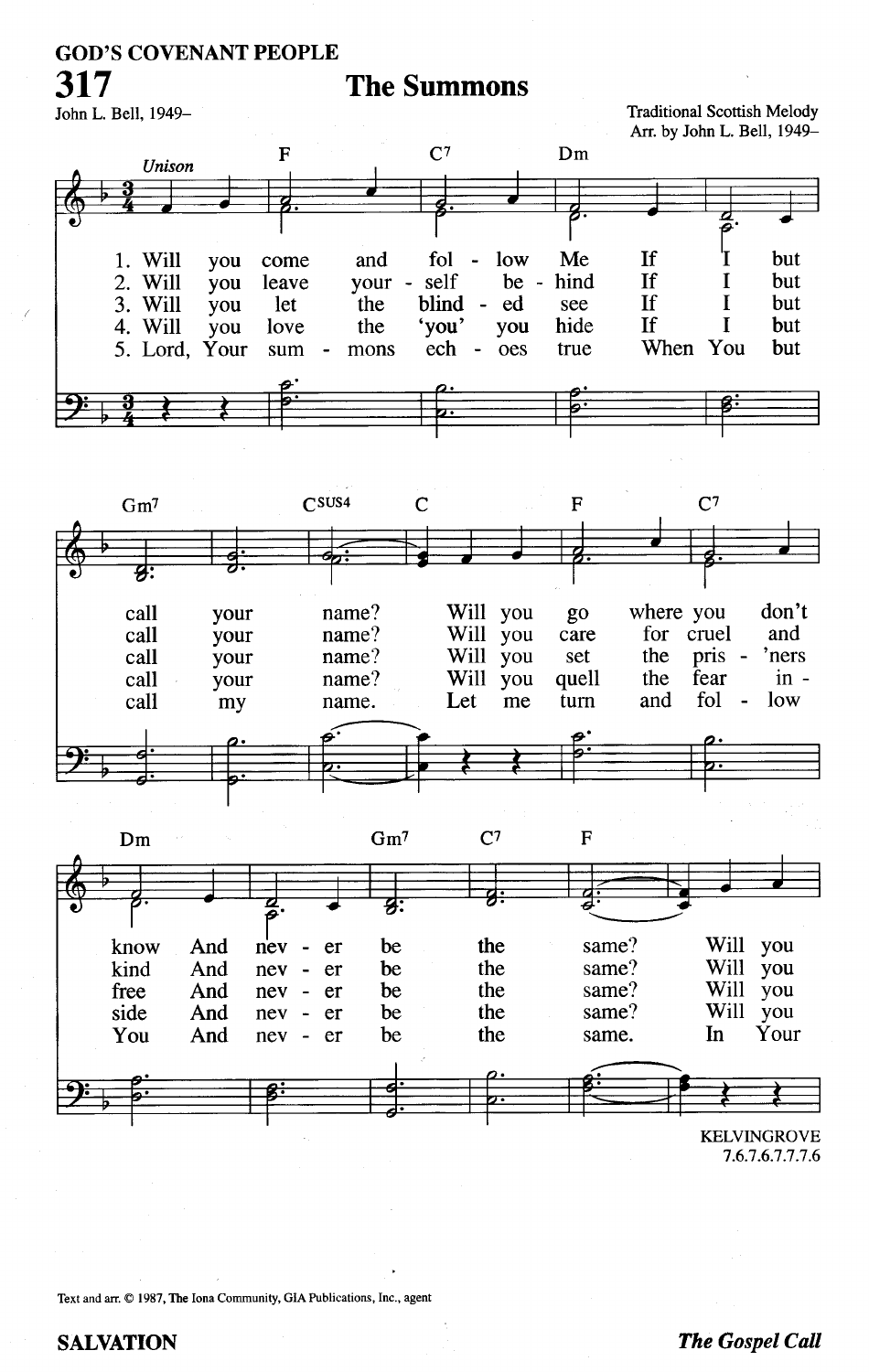**GOD'S COVENANT PEOPLE** 

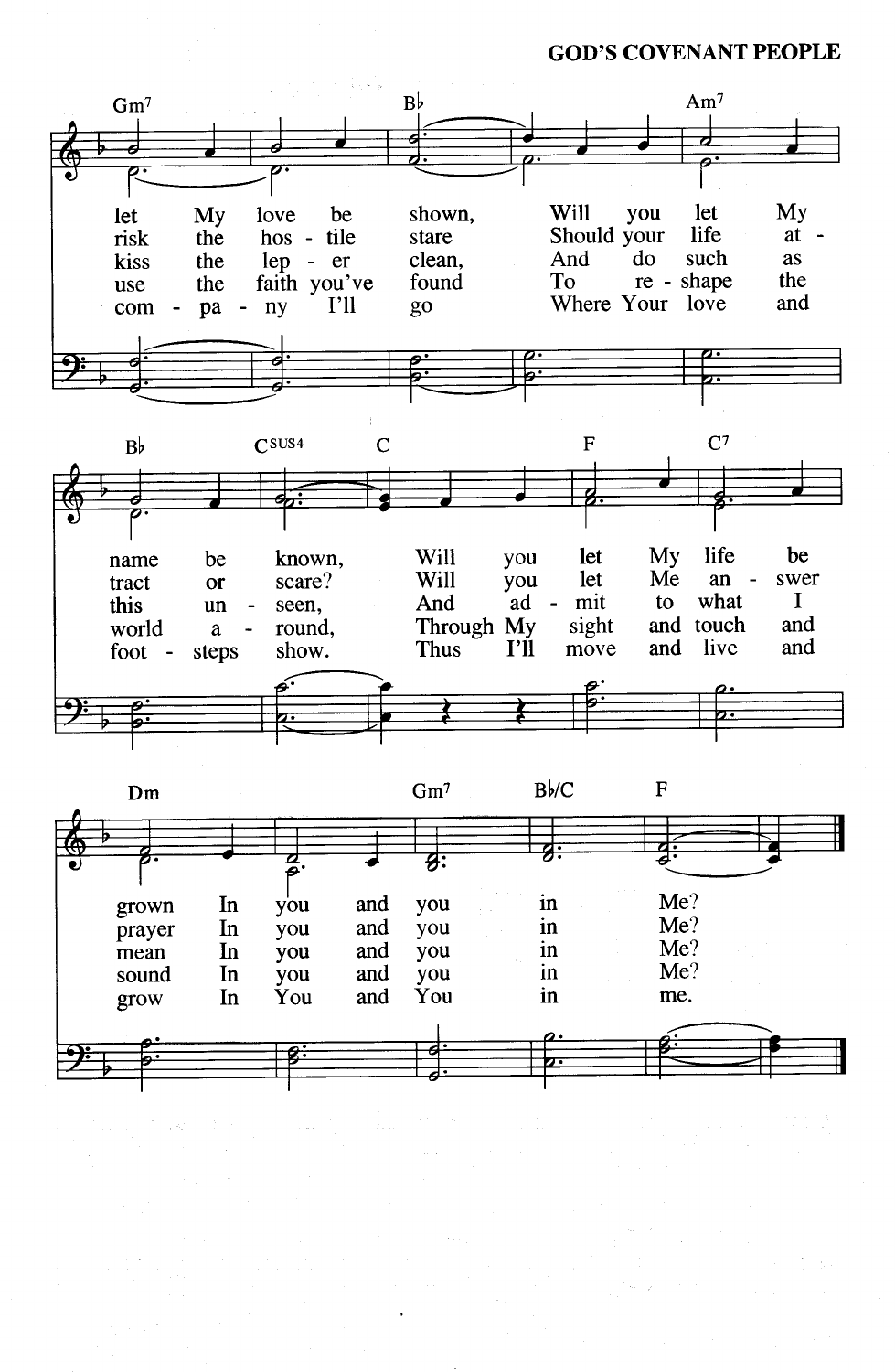#### **GOD'S COVENANT PEOPLE** Lord, You Have Come to the Lakeshore 324 (Pescador de Hombres)

Matthew 4:18-22; Mark 1:16-20; Luke 5:1-11 Cesáreo Gabaraín, 1936-1991 Trans. by Gertrude C. Suppe, 1911-,

George F. Lockwood, 1946-, and Raquel Gutiérrez-Achon, 1927-

Cesáreo Gabaraín. 1936-1991 Harm. by Skinner Chávez-Melo, 1945-1992

Unison a 1. Lord, You have come to the lake shore 2. You know so well  $my$ pos sions; ses 3. You need my hands, full of car ing who have fished oth - er 4. You, ceans,  $\Omega$  $look - ing$ for wealth-y nor wise nei ther ones; ries no gold and no boat car weap - ons; my through my la bors to give oth-ers rest. er longed for by souls who are wait -  $ing$ ,  $ev$ You on - ly asked  $fol - low hum$ bly. me to 7 You will find there my nets and la bor. and con-stant love that keeps on lov ing. thus You call  $my$  lov - ing friend, as me. Refrain / Estribillo Lord, with Your eyes You have searched me, O  $S_{\ell}$ ñor. me has  $mi - ra - do a$  los ios.  $\overline{o}$ 

Text and tune © 1979. Cesáreo Gabaraín. Published by OCP. Harm. © 1987. Skinner Chávez-Melo Trans. © 1989, The United Methodist Publishing House (Admin. The Copyright Company, Nashville, TN) PESCADOR DE HOMBRES **Irregular with Refrain** 

#### **SALVATION**

**Repentance and Response**